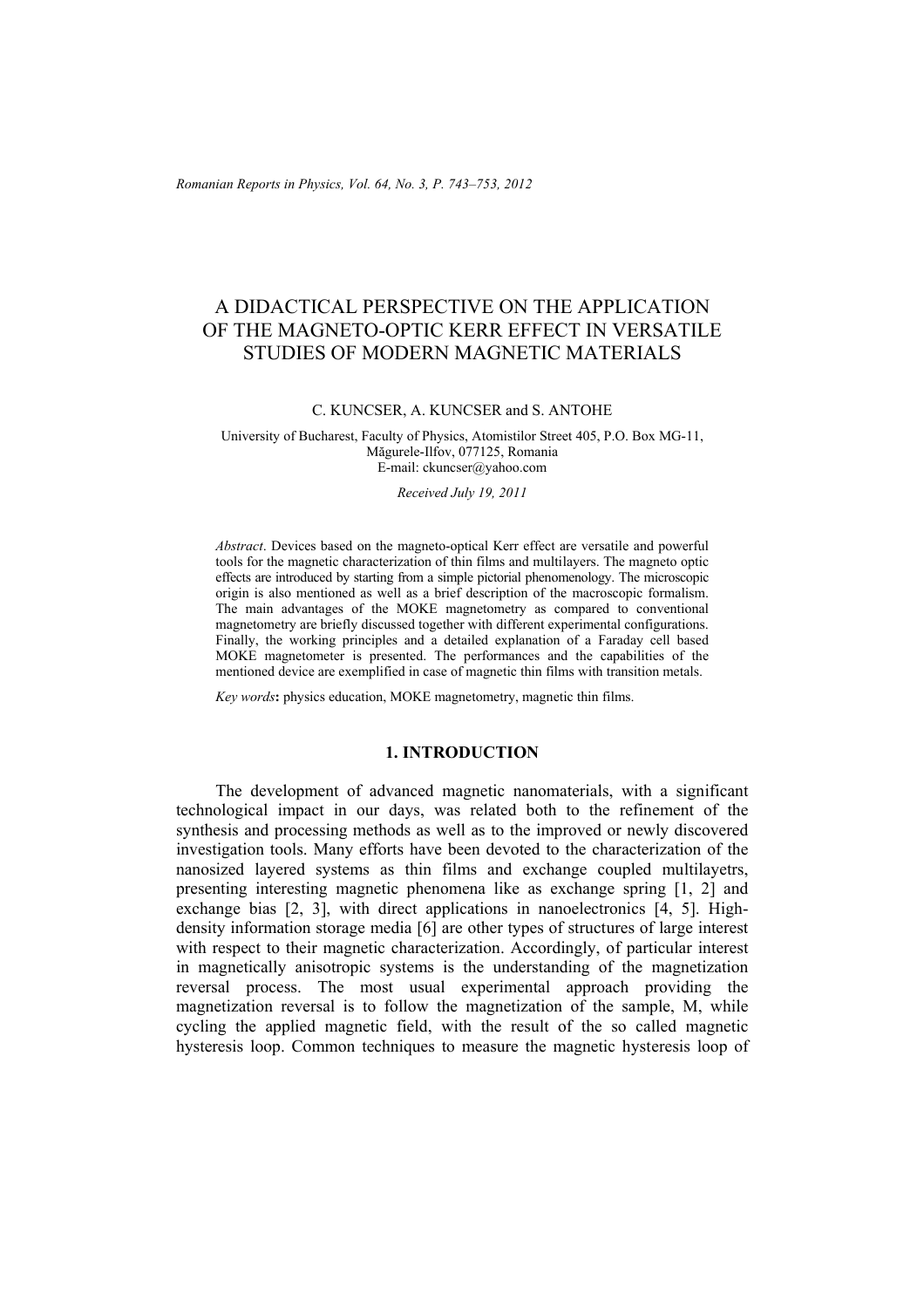layered systems are magnetometry techniqes [7] based on the detection of sample induced flux variations (*e.g*. vibrating sample magnetometry (VSM) or superconducting quantum interference device (SQUID) magnetometry), but microscopic element selective techniques providing the in-field reorientation of the magnetic moments (spins) of given elements are also available (*e.g.* in-field Conversion Electron Mossbauer Spectroscopy [8]). However a versatile and powerful tool to measure the magnetization reversal in thin films and multilayers is the magneto-optic Kerr effect (MOKE) magnetometry, which employs the dependence of the characteristics of the light reflected on the sample surface (intensity and phase), on the sample magnetization. Due to its high sensitivity to the magnetization within the skin depth region of metallic materials (10-20 nm), the effect is mainly useful in the study of surface magnetism. It can also probe the magnetization in very small regions of materials (wires, patterns, dots) or even in real micro-devices for applications. Further on, the present commercially available magneto-optic drivers are also based on the Kerr effect. In spite of a simple principle at a first view, the microscopic origin of the effect as well as its macroscopic formalism is not trivial (especially when applied to the multilayer case). This paper deals with a didactical presentation of the effect, which is introduced in a pictorial-like fashion, in order to understand the terminologies and the working principle of a real experimental device. The performances and the capabilities of the mentioned device are exemplified in case of magnetic thin films with transition metals. The main advantages of the MOKE magnetometry as compared to conventional magnetometry are also discussed, together with the modern educational procedures assuring the better understanding of such complex physical processes the mainly goals of research in physics education [9, 10].

## **2. A PICTORIAL PRESENTATION OF MAGNETO OPTIC PHENOMENA**

Polarization is one of the most known phenomena supporting the wave character of light. Accordingly, the light is a transverse electromagnetic wave which can be linearly or elliptically/circularly polarized. A linear polarized light is a wave with the electric field vector, **E**, oscillating along a given direction, perpendicular to the propagation direction (sometimes, this kind of polarization is called plane polarization, the plane of polarization being the plane defined by the direction of the electric field and the direction of propagation). In an elliptically polarized light, the electric field rotates during the propagation, describing an ellipse in a plane perpendicular to the propagation direction (when a circle is described, the wave is called circularly polarized). It can be proven that any linearly polarized wave can be seen as a superposition of two circularly polarized components, namely a left-circularly polarized (LCP) and a right-circularly polarized (RCP) one, of amplitudes  $E_L=E_R=E/2$ . On the other hand, an elliptically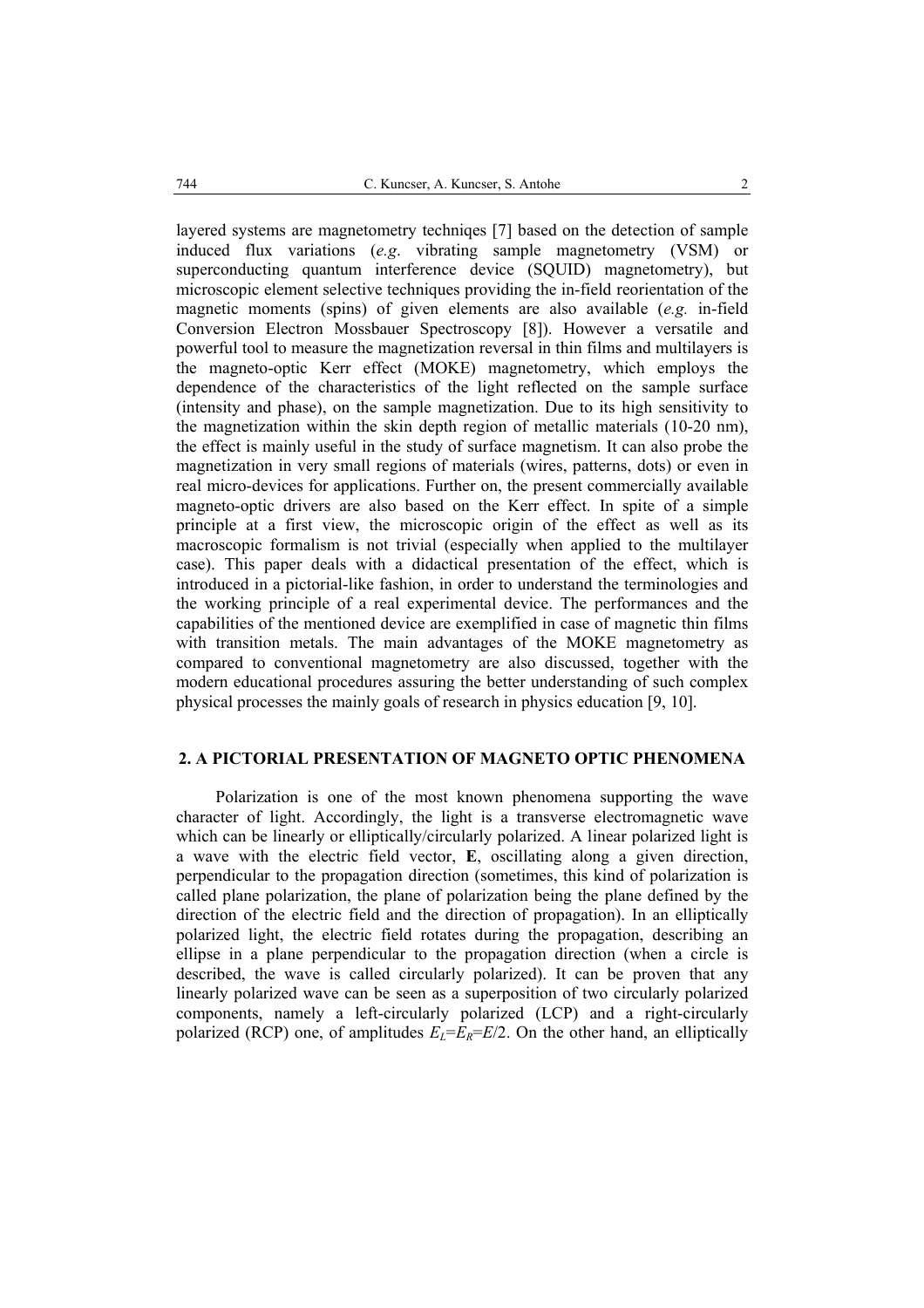polarized light can be seen as a superposition of two linearly polarized components which are out of phase and with different amplitudes (if the electric fields of the two components are equal, the resulting light is circularly polarized).



Fig. 1 – A pictorial representation explaining the Faraday effect.

Let's suppose a linearly polarized light passing through a medium formed by free electrons and fixed positive centers, distributed in such a way to fulfill the local condition of charge neutrality. The linearly polarized wave can be seen as a superposition of the two above mentioned circularly polarized components, LCP and RCP (Fig. 1). Obviously, the LCP electric field will drive the electrons into a left circular motion around a fix positive center whereas the RCP electric field will drive the electrons into a right circular motion (alternatively, the oscillations of the electrons under the influence of the linear polarized light can be decomposed into two opposite circular components). The radius of the circular trajectory is established through the equilibrium of the forces acting on the electron, within the assumption that the pair electron-positive center forms a rotating electric dipole with an attractive recovering force (imposed by the neutrality condition),  $\mathbf{F}_a$ , proportional to the radius, **r**, of the circular orbit ( $\mathbf{F}_a = -k\mathbf{r}$ ). In the absence of any applied magnetic field, the radii of both orbits of electrons in left and right circular motion are equal, as given by the equation:

$$
eE_{L,R} + kr_{L,R} = m\omega^2 r_{L,R} \Rightarrow r_{L,R} = \frac{eE/2m}{(\omega^2 - \omega_0^2)},
$$
 (1)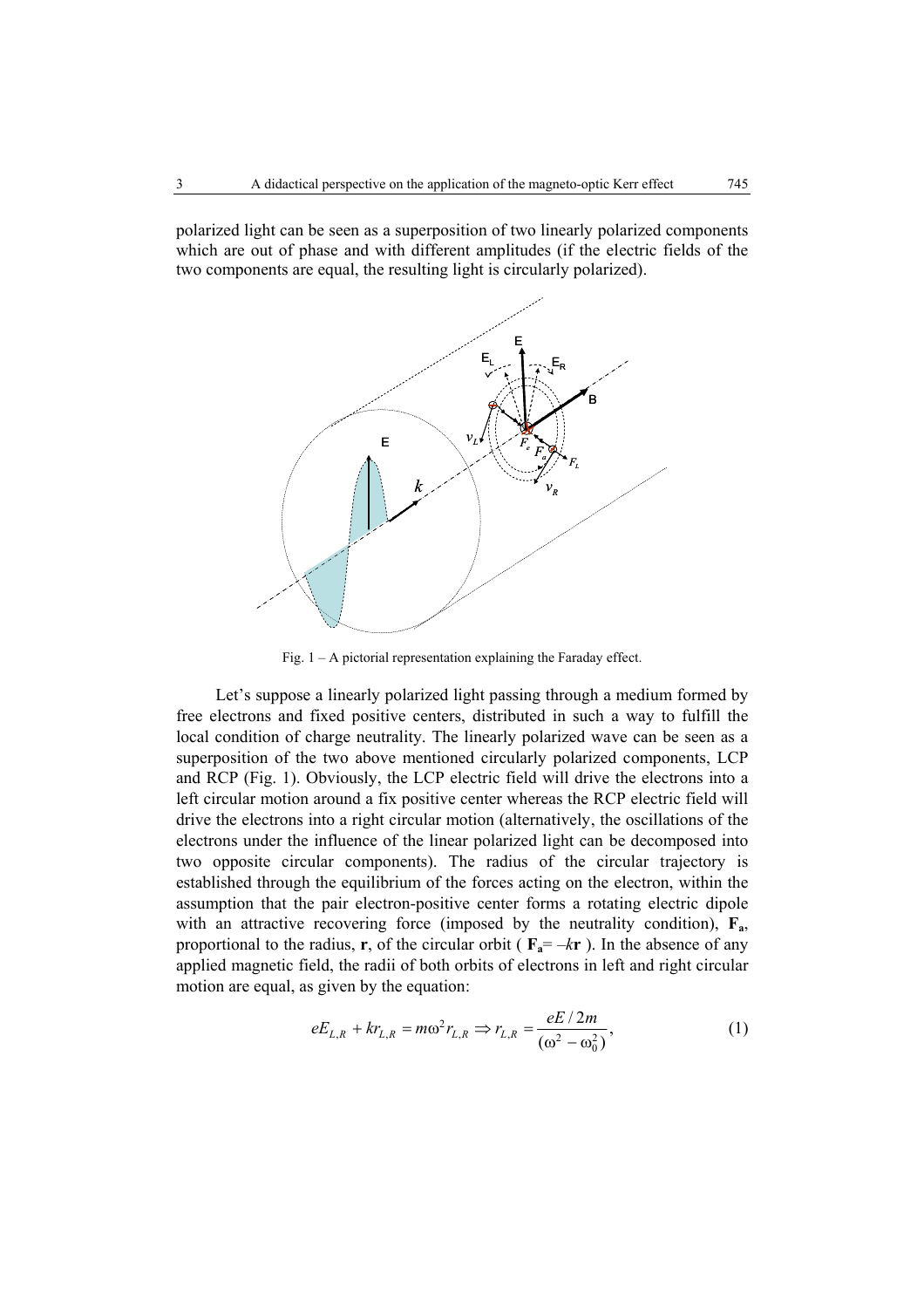with  $\omega$ , the angular frequency of the radiation, *m*, approaching the electron mass and  $\omega_0^2 = k/m$ , a material dependent constant ( $\omega > \omega_0$ ). E is the amplitude of the electric field of the wave and *e*, the elementary charge. Since the electric dipole moment,  $P_i$ , is proportional to the radius of the circular orbit ( $P_i = er$ ), it results straightforward from  $\mathbf{D} = \varepsilon \mathbf{E} = \varepsilon_0 \mathbf{E} + \mathbf{P}$  with  $P = NP_i$  ( $N=$  number of dipoles per unit volume), that the dielectric constant, ε, can be expressed as:

$$
\varepsilon = \varepsilon_0 \left( 1 + \frac{Ne^2 / 2m\varepsilon_0}{\omega^2 - \omega_0^2} \right).
$$
 (2)

Taking into account that  $n^2 = \varepsilon_r = \varepsilon/\varepsilon_0$  ( $\mu_r = 1$ ), it will be no difference between the dielectric constants and the corresponding refractive indices seen by the left- and right-circularly polarized electromagnetic components. At variance to this situation, if a magnetic field is applied along the propagation direction of the wave, additional Lorentz forces will act differently on electrons with left and right rotating motion, respectively (Fig.1). Hence, the radii of the two circular orbits become different, according to the equations:

$$
eE_{L,R} + kr_{L,R} \pm e\omega r_{L,R}B = m\omega^2 r_{L,R} \Rightarrow r_{L,R} = \frac{eE/2m}{(\omega^2 - \omega_0^2 \mp \omega Be/m)}.
$$
 (3)

Consequently, the dielectric constants and the corresponding refractive indices *nL* and  $n<sub>R</sub>$  seen by the left- and right-circularly polarized waves are different, leading to different propagation velocities. Finally, after the light travels a distance *L* through the medium, the two circularly polarized waves show a phase difference  $\Delta\theta = (\omega L/c)(n_L - n_R)$ . Summing up the two circularly polarized components at the emergence from the medium, it results a linearly polarized wave which polarization direction is rotated at an angle  $\theta = \Delta\theta/2$  from the initial direction. Based on eqs. (2) and (3), the two refractive indices,  $n<sub>L</sub>$  and  $n<sub>R</sub>$  can be expressed *via* the relationship:

$$
n_{L,R}^2 = 1 + \frac{Ne^2 / 2m\epsilon_0}{\omega^2 - \omega_0^2 \mp \omega Be/m} \approx n^2 (1 \pm \xi),
$$
 (4)

with  $\cdot$ 

$$
n^{2} = 1 + \frac{Ne^{2} / 2m\epsilon_{0}}{\omega^{2} - \omega_{0}^{2}} \quad \text{and} \quad \xi = \frac{\omega Be}{m} \frac{1}{\omega^{2} - \omega_{0}^{2}}.
$$
 (5), (6)

While  $\xi \ll 1$ , equation (4) can be expressed as:

$$
n_{L,R} \cong n(1 \pm \frac{1}{2}\xi) \tag{7}
$$

and the rotation of the polarization plane can be approximated by: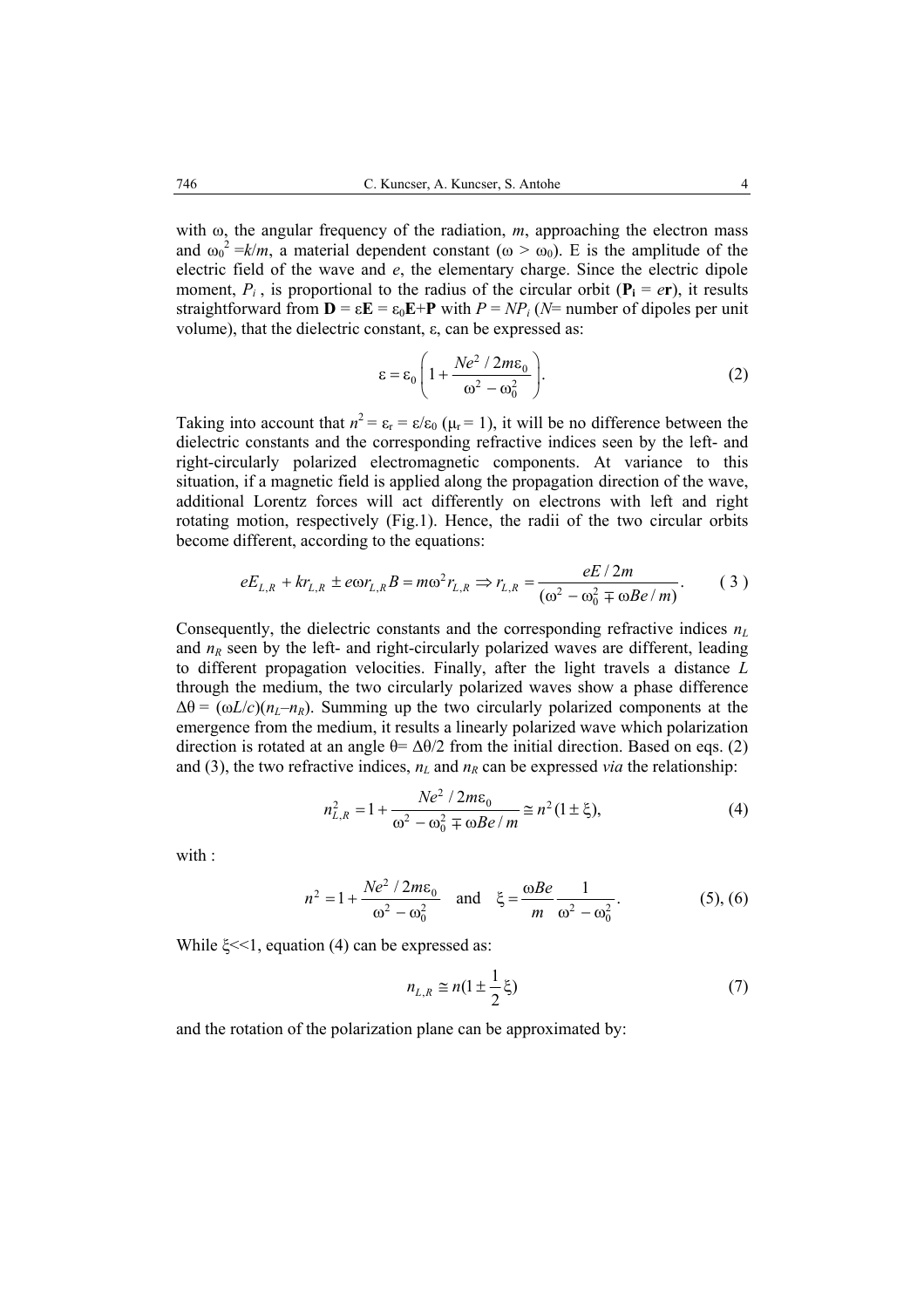$$
\theta = \frac{\omega L}{2c} (n_L - n_C) \approx \frac{\omega L n \xi}{2c} \approx \frac{ne}{2mc} \frac{\omega^2}{\omega^2 - \omega_0^2} L B \approx K(\omega) L B. \tag{8}
$$

The above relation obtained *via* a simple phenomenological explanation resumes the essence of the Faraday effect, which observation represented the birth of the magneto-optics (MO). In particular, in 1845, Michael Faraday observed the rotation of the polarization plane of a linearly polarized light propagating through a piece of lead-borosilicate glass placed in magnetic field, whereas John Kerr observed in between 1876–1878 the rotation of the polarization plane of a linearly polarized light upon reflection from the surface of a piece of Fe with either in plane or perpendicular to plane polarization. A conclusive history on the discovery and the continuous progress of magneto-optics was presented in [11]. According to relation (8) the rotation angle  $θ$  is proportional to the strength of the applied field, *B*, and the length, *L*, of the pathway along the light propagates through the medium, the proportional constant being dependent on the light wavelength (subsequently, Verdet and Voight exploited further such a relationship, the proportionality constant being known as the Verdet constant). However, already at the end of the 19<sup>-th</sup> century, it was observed that this linear dependence does not hold for ferromagnetic materials, which usually presents also very large MO effects. Earlier attempts to estimate the magnitude of the effective fields which might provide rotation angles close to the observed ones in ferromagnetic materials, led to values of  $10^2 - 10^3$  T, approaching the value of the Weiss filed (introduced later for explaining the origin of the ferromagnetism). Hence, in case of ferromagnetic materials, the field *B* in relation (8) has to be replaced by the total filed,  $B = B_0^*(1+\chi)$ , where  $B_0 = \mu_0 H$ , is the magnetic induction in vacuum and  $\chi$  is the magnetic susceptibility  $(\chi = \mu_0 M / B_0)$ , with *M* the magnetization). While in case of ferromagnetic materials,  $\chi$  >> 1, it results  $B = B_0^* \chi = \mu_0 M$ , and hence, relation (8) shows that in this case the rotation angle is proportional to *L* and the magnetization, *M*, of the medium. Although relation (8) seems to reproduce the main characteristics of the Faraday effects for any material, two additional aspects have to be mentioned: (i) the refractive index estimated through  $n^2 = \varepsilon_r$  is still valid in ferromagnetic materials with significant susceptibilities, while the magnetic relative permeability can be further approximated by 1 at optical frequencies  $(\mu_r(\omega) = 1)$ , and (ii) the effective Weiss field can not explain alone the Faraday effect while it is not coupled to the electron motion which ultimately determines the dielectric properties of the material. It was Hulme in 1932 who pointed out that in fact, microscopically, the spin orbit interaction is the one coupling the magnetic moment of the electron with its motion, which in turn responds also to the electric field of the light, connecting thus the magnetic and optical properties of a ferromagnetic material. However, the basic origin of the magneto-optics was quite well understood at the middle of the  $20<sup>-th</sup>$  century and a further significant progress was related especially to a continuous improvement of the experimental techniques and to the macroscopic description related to the general case of magnetic multilayer.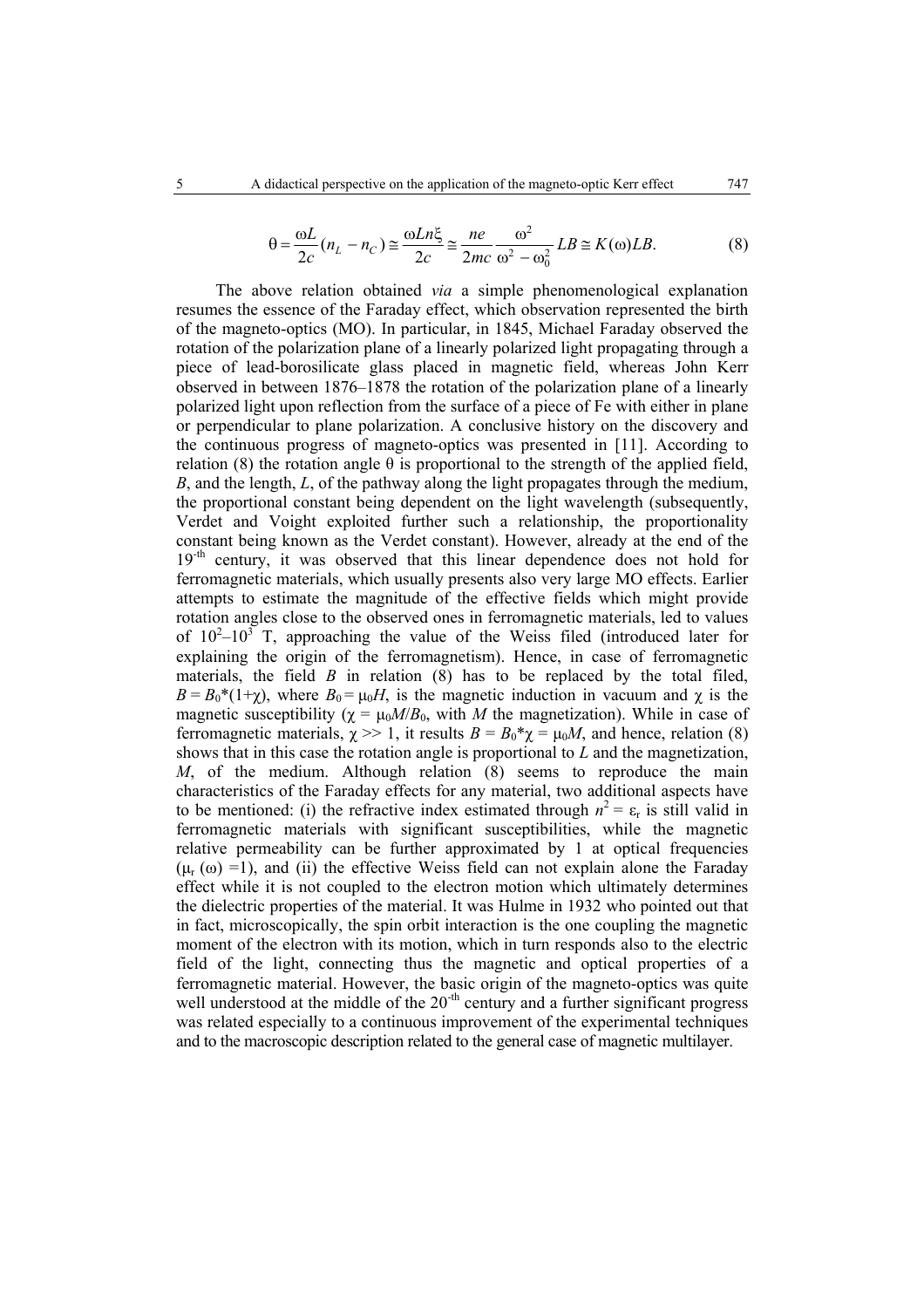Looking in a greater detail to the phenomenological model expressing the linearly polarized light as a superposition of two circularly polarized components, there are actually two processes taking place for the light propagating through a magnetized medium: (i) the two polarized components travelling with different velocities emerge from the media with different phase shifts, leading to the Faraday rotation and (ii) the two components could present different absorption coefficients, leading to different amplitudes of the emergent electric fields,  $E_L$  and *ER*, and so, to a given ellypticity of the outgoing light. Hence, the refractive indices  $n_{LR}$  have to be complex parameters and can be expressed by extending eq. (7) to the case of a complex refractive index,  $n^* = n + i\kappa$  and by taking into account that the perturbation, ξ of the refractive index *via* the magnetic field is not dependent only on the magnitude of **B**, but also on its orientation with respect to the propagation direction,  $\mathbf{u}_k = \mathbf{k}/k$  (**k** is the wave vector in vacuum and  $\mathbf{u}_k$  is its versor). In the general case, ξ can be written as the product **Q**·**uk** , where **Q** is called the Voight vector and is proportional to the field induction **B** (or magnetization **M**). It is worth mentioning that in the case with **B** along  $\mathbf{u}_{k}$ ,  $\xi = Q$  and is proportional to B according to relation (6) while relation (7) extents to [12]:

$$
n_{L,R} \cong n(1 \pm \frac{1}{2} \mathbf{Q} \cdot \mathbf{u}_{k}), \qquad (9)
$$

with *n* the complex refractive index, consisting of a real part given by the usual refractive index and an imaginary part given by the absorption coefficient. Accordingly, a complex Faraday rotation is obtained and relation (8) extends to:

$$
\theta \cong \frac{\pi L n}{\lambda} \mathbf{Qu}_{k} = \theta_{K} + i\varepsilon_{K}, \qquad (10)
$$

where  $\theta_K$  is the rotation angle and  $\varepsilon_K$  is the ellypticity of the emergent polarized light. As it can be observed from eq.(10) it is enough to know the vectors  $\bf{Q}$  and  $\bf{u}_K$ (or theirs components), as well as the refractive index and the absorption coefficient of the medium in the absence of the applied field, in order to estimate both  $\theta_K$  and  $\epsilon_K$ .

 The most general macroscopic description of magneto-optics is based on the dielectric tensor theory [13] and principally derives from the Maxwell equations of electromagnetic waves propagating in finite magnetic media and a suitable description of the dielectric tensor according to the Onsager relation which postulate that the symmetry of its off diagonal components under a time reversal is kept only by reversing the magnetic field (or magnetization) [14]. Hence,  $\varepsilon_{ii}(\mathbf{B}) = \varepsilon_{ii}(-\mathbf{B})$  and expending up to linear terms in **B**, it results (within the assumption that for  $B = 0$ the off diagonal components are zero) that for  $i \neq j$ , each pair of symmetrical components will be proportional to  $\pm$  components of **B**. Therefore, the dielectric tensor is expressed as [10–12]: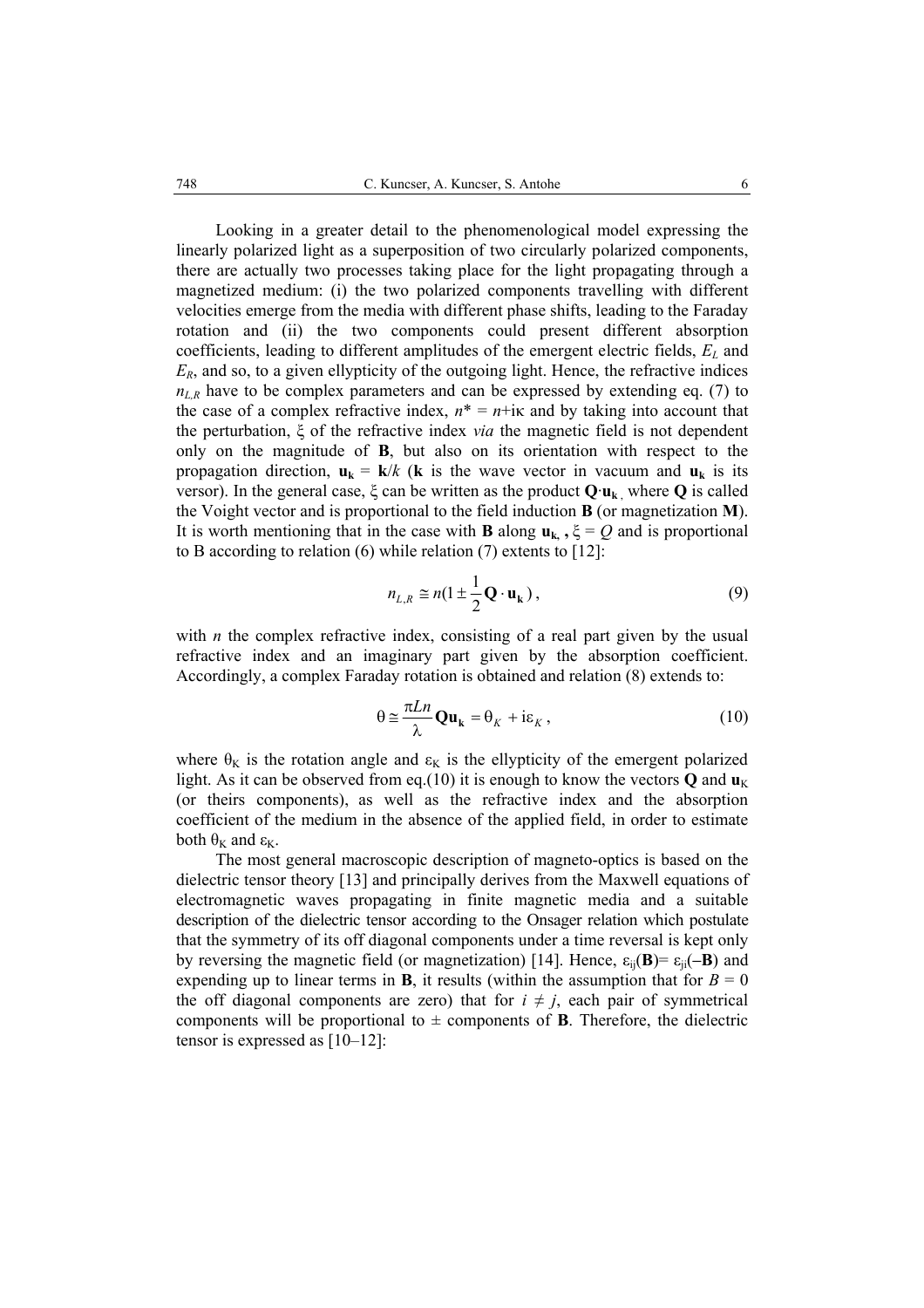$$
\tilde{\varepsilon} = \varepsilon \begin{pmatrix} 1 & iQ_z & -iQ_y \\ -iQ_z & 1 & iQ_x \\ iQ_y & iQ_x & 1 \end{pmatrix},
$$
\n(9)

where  $Q_x$ ,  $Q_y$ ,  $Q_z$  are the components of the Voight vector, **Q** and  $\varepsilon$  is the isotropic part of the dielectric constant. There are these diagonal terms, proportional to components of the magnetic field, which modify the light polarization and are responsible for the magneto-optic effects.

#### **3. A COMPARATIVE DISCUSSION BETWEEN MOKE AND SQUID MAGNETOMETRY**

While most magnetic materials of interest for applications are metals that strongly absorb light, one often proceed to measure magneto optic effects *via* the reflected light and therefore, mainly the magneto optic Kerr effect (MOKE) is used in order to probe the magnetism of metallic surfaces. It is worth mentioning that MOKE is not a pure surface probe, because in case of the metallic surfaces the light penetrates always inside the material over a skin depth of 10–20 nm (evanescent wave) and the change of polarization in the reflected light can be in principle understood also by the Faraday effect (that is also supported by the dependence of the effect magnitude on the film thickness, as soon as thicknesses lower than the skin depths are involved). However, the Kerr effect can be described by a specific macroscopic formalism, based on the fact that the reflection coefficients are dependent on the refractive index of the magnetic film and hence on its dielectric tensor [13, 14]. The general formalism has the advantage that can be extended also to the case of multi-layers [12, 15]. This aspect as well as the latest progress in the development of the experimental techniques makes from MOKE a very powerful and versatile tool for studying magnetic thin films and multi-layers of large technological impact. As compared to conventional magnetometry (counting here also the most performing one based on superconducting quantum interference device, SQUID), MOKE presents a significant number of distinct features: (i) its sensitivity is comparable to the SOUID magnetometry (being able to measure magnetic properties of atomic sub-monolayer thick ferromagnetic samples), in conditions that the set-up is sensible simpler and less expensive, (ii) the data acquisitions is much faster, (iii) ultra-short laser light pulses allows studies on magnetization dynamics (relaxation) on very short time windows, down to fs, whereas intense laser light might induce higher order magneto-optical effects providing additional magnetic information, (iv) the technique can be extended in order to provide element-specific information, especially in case of the X-ray absorption regime, within the magnetic circular and linear dichroism techniques and (v) new versions of MOKE techniques such as vector MOKE and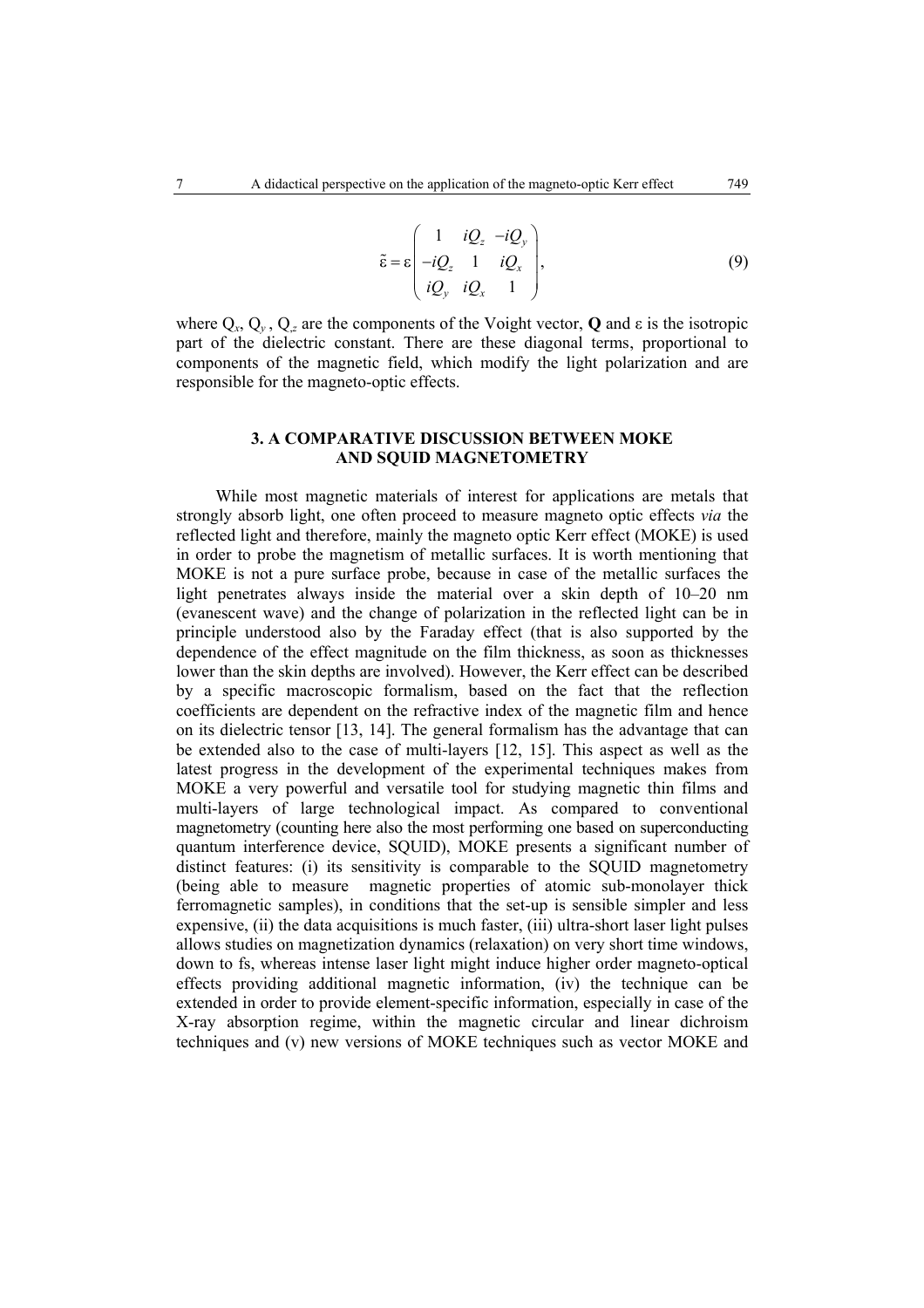diffracted MOKE can be developed in order to provide in a much simple manner additional information on magnetic anisotropy or magnetized microstructures which are periodically arranged.

#### **4. A FARADAY CELL BASED MOKE MAGNETOMETER**

Depending on the orientation of the magnetization vector with respect to the direction of the incident light, there are three different geometries for the MOKE experiments (see Fig. 2): longitudinal, transverse and polar. In case of the longitudinal geometry, the magnetization is oriented both in the sample plane and in the incidence plane. We illustrate in Fig. 2 the schematics of a longitudinal MOKE, for the case of an incident *s*-polarized light. It is to mention that if the electric field of the incoming wave is polarized in the plane of incidence, one deal with a *p*-polarized light whereas if it is perpendicularly polarized on the plane of incidence, one deals with a *s*-polarized light. For an easier representation, one associates to the above mentioned geometry an orthogonal system, with the *Oz* axis along the vector **k**, and the *Ox* and *Oy* axes along the *s*-polarized and *p*-polarized components, respectively. When the incident *s*-polarized light is reflected off the magnetic surface, a small additional out of phase *p*-component appears in the reflected light, due to the oscillating Lorentz force, inducing corresponding oscillations of the electrons. By composing the two out of phase out-coming electric fields, it results the elliptically polarized light characterized by the rotation of the polarization plane,  $\theta_{K}$ , and the ellipticity  $\epsilon_{K}$  (see relation 10 and Fig. 2). These two parameters have to be experimentally derived in order to monitor the magnetic properties of the bidimensional system and the present literature reports on a large variety of MOKE experimental arrangements providing such information [12].



Fig. 2 – A pictorial representation of the three different geometries for the MOKE experiments and a schematic of the polarization states of the light, before and after the reflection on a magnetic film.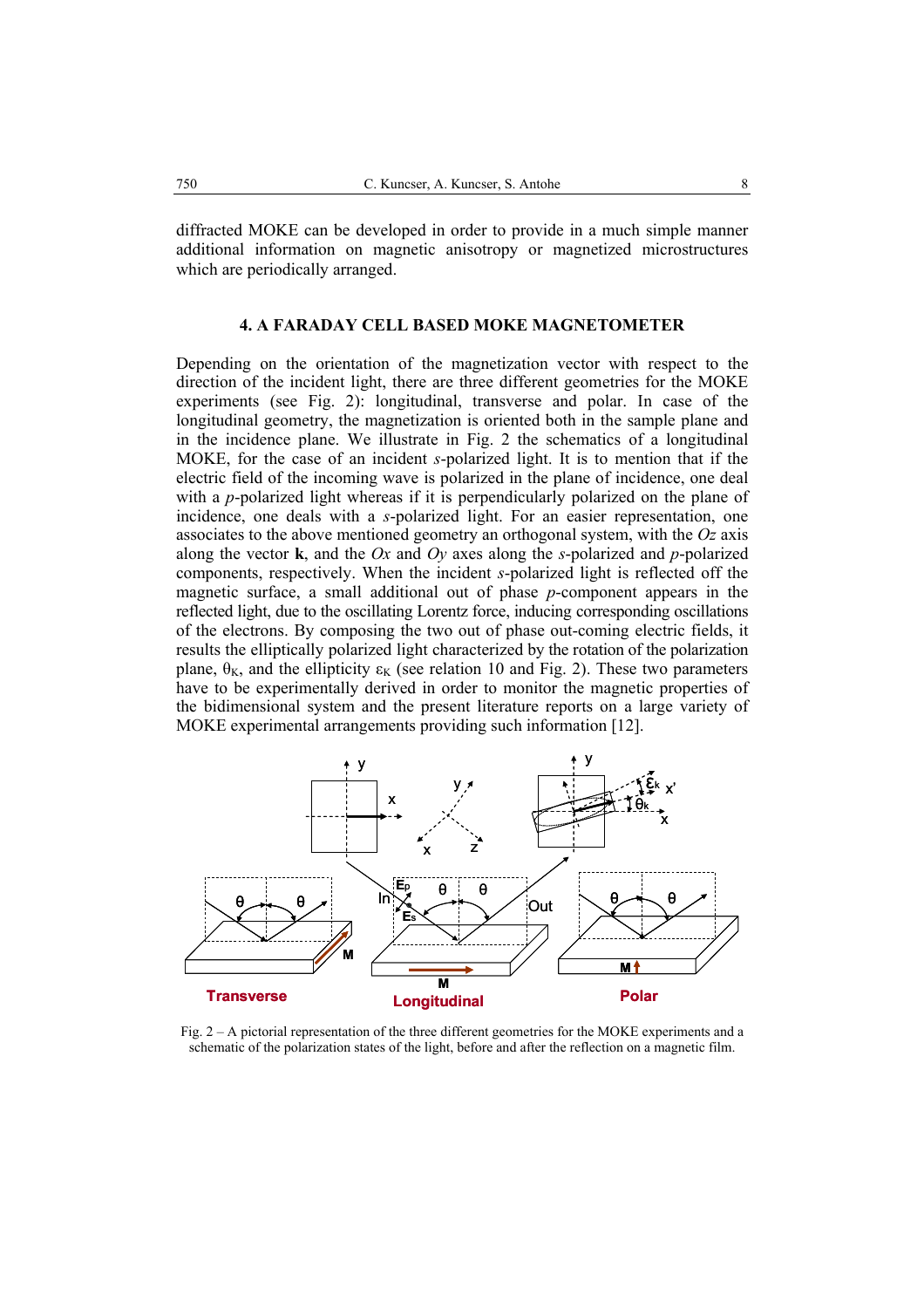

Fig. 3 – A schematic representation of the longitudinal MOKE magnetometer with Faraday cell, for the versatile study of magnetic thin films and multilayers.

A relative simple but very sensitive version based on the detection of the Kerr angle  $\theta_K$  through the detection of the above described *p*-component induced by the magnetic surface (Fig. 3) in a longitudinal geometry, will be briefly described in the following. The sensitivity of the method will be finally illustrated *via* some experimental results. The experimental set-up, provided by AMACC, Anderberg & Modeer Accelerator AB, is schemed in Fig. 3. The light emitted by a laser diode  $(\lambda = 635 \text{ nm})$ , is incident and then reflected at 45 deg. *versus* the normal at a magnetized film surface. Initially, it is polarized by a polarizing prism, perpendicular to the incidence plane, in order to select just an *s*-polarized component (parallel to the film plane). After reflection, the polarization direction is rotated, depending on the magnetization state of the sample (the magnetic field is applied in the sample plane, along the projection of the **k** vector of the incident light (longitudinal geometry). After reflection, the light crosses firstly a Faraday cell type modulator, then an analyzer and then reaches a photodiode. The obtained electrical signal is finally amplified by a look-in amplifier which is modulated to the same frequency as the Farday cell modulator. The key component of the device is the Faraday modulator, of which working principle is also illustrated *via* the inset of Fig. 3. The Faraday modulator consists of a coil with glass core (rod) of length *L*, on which can be applied an alternate current of given angular frequency,  $\omega_{\rm m}$ , *e.g.* commanded by the look-in amplifier. This current generates through the coil an alternate magnetic field of induction **B**. According to the typical Faraday effect, expressed by relation (8), the alternate magnetic field will rotate periodically the polarization direction of the electric field in the reflected light passing through the Faraday rod with an angle  $\beta(t) = K(\lambda)LB_0\cos(\omega_m t) = K^*\cos(\omega_m t)$ . Let's consider the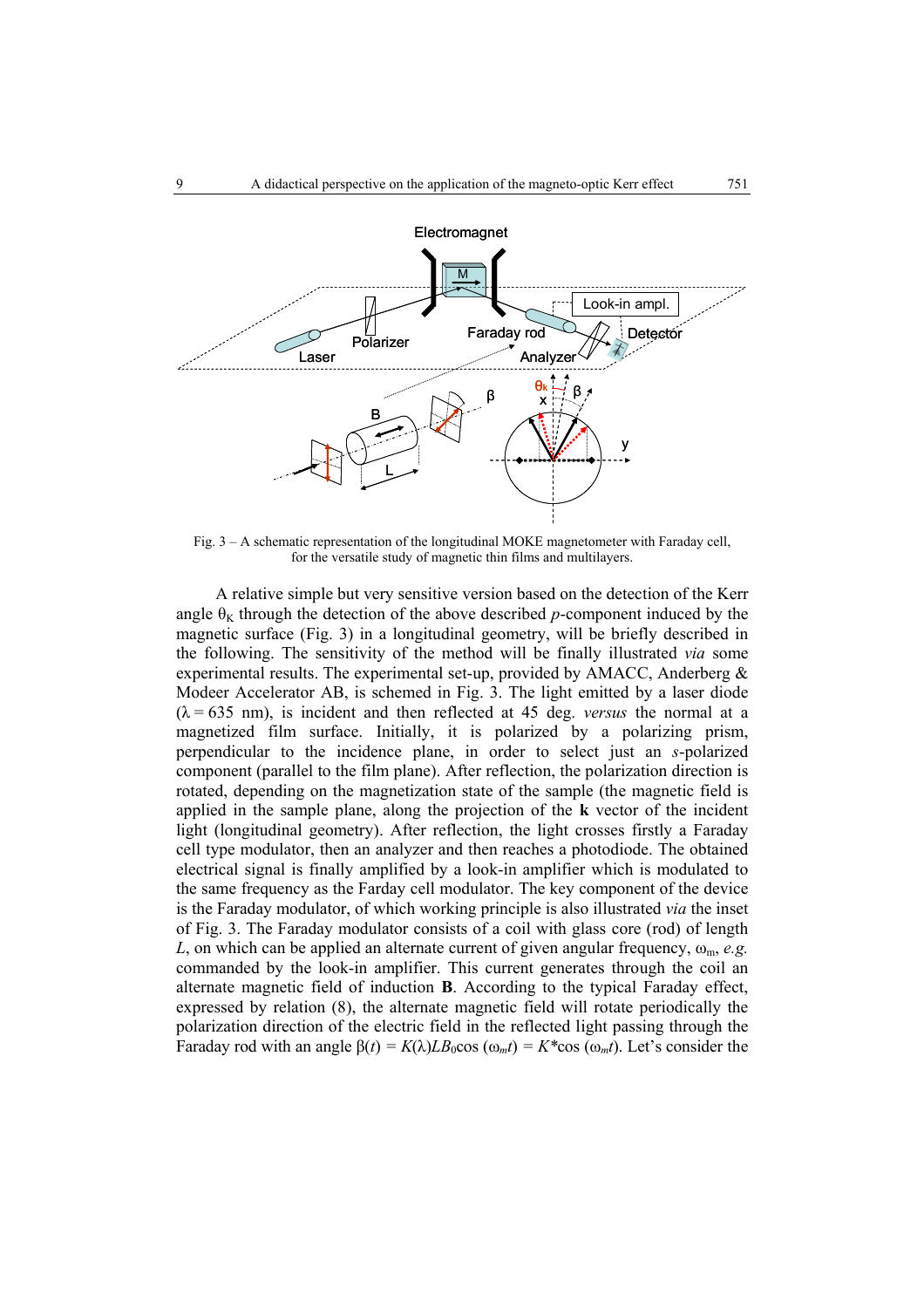polarization direction of the light before entering the rod along the axis *Ox* (see Fig. 3, right side, down) and the direction of the analyzer along *Oy*. The electrical signal at the diode will be proportional to  $I_0 \sin^2 \beta$  and finally proportional to  $I_0 \beta^2$  for enough low angles β, as involved by the Faraday effect. Hence, the alternating electrical signal will present consecutive maxima of equal amplitudes  $A = I_0 K^{*2}$ . If the magnetic field applied on the sample will rotate the polarization direction of the reflected light by the angle  $\theta_K$ , the extreme rotations of the **E** vector after passing through the Faraday rod are  $\beta \pm \theta_K$  (with  $\beta = K^*$ ). Accordingly, the alternating electrical signal will show consecutive maxima of unequal amplitudes, namely  $A_1 = I_0(K^* + \Theta_K)^2$  and  $A_2 = I_0(K^* - \Theta_K)^2$ . It results straightforward within the condition that  $\theta_K \le K^*$ , the ratio  $R = (A_1 - A_2)/(A_1 + A_2)$  as proportional to  $\theta_K$ . The main advantages of measuring  $\theta_K$  *via* the experimentally obtained *R* ratios (averaged over a chosen number of alternations in the detected electrical signal) consists of the simplicity and very high precision of the method and the  $I_0$  independent results, giving rise to the opportunity to compare saturation magnetizations of different samples (evidently, in arbitrary units, due to the proportionality between the Kerr angle and the film magnetization).



Fig. 4 – Kerr angles *versus* applied fields collected on a 5 nm thick Fe-Co thin film grown on an Ir-Mn underlayer. Two orientations of the field with respect to a reference in-plane direction were considered.

The large capabilities of the method are illustrated *via* the hysteresis loops presented in Fig. 4. The loops, consisting in the dependence of the Kerr angle *versus* an applied magnetic field, have been collected on a 5 nm thick ferromagnetic film of Fe<sub>50</sub>Co<sub>50</sub> grown on a 15 nm thick antiferromagnetic Ir<sub>20</sub>Mn<sub>80</sub> underlayer on Si(100) substrate, prepared by sputtering in radiofrequency. Two orientations of the magnetic field with respect to the (100) axis of the Si substrate were considered, in order to prove the strong uniaxial anisotropy of the film. The saturation Kerr angle is less than 1 mdeg, in conditions that 0.1 mdeg saturation can be still well resolved. The acquisition of the data can be remotely done by internet, *e.g.* by using the TeamViewer facility.